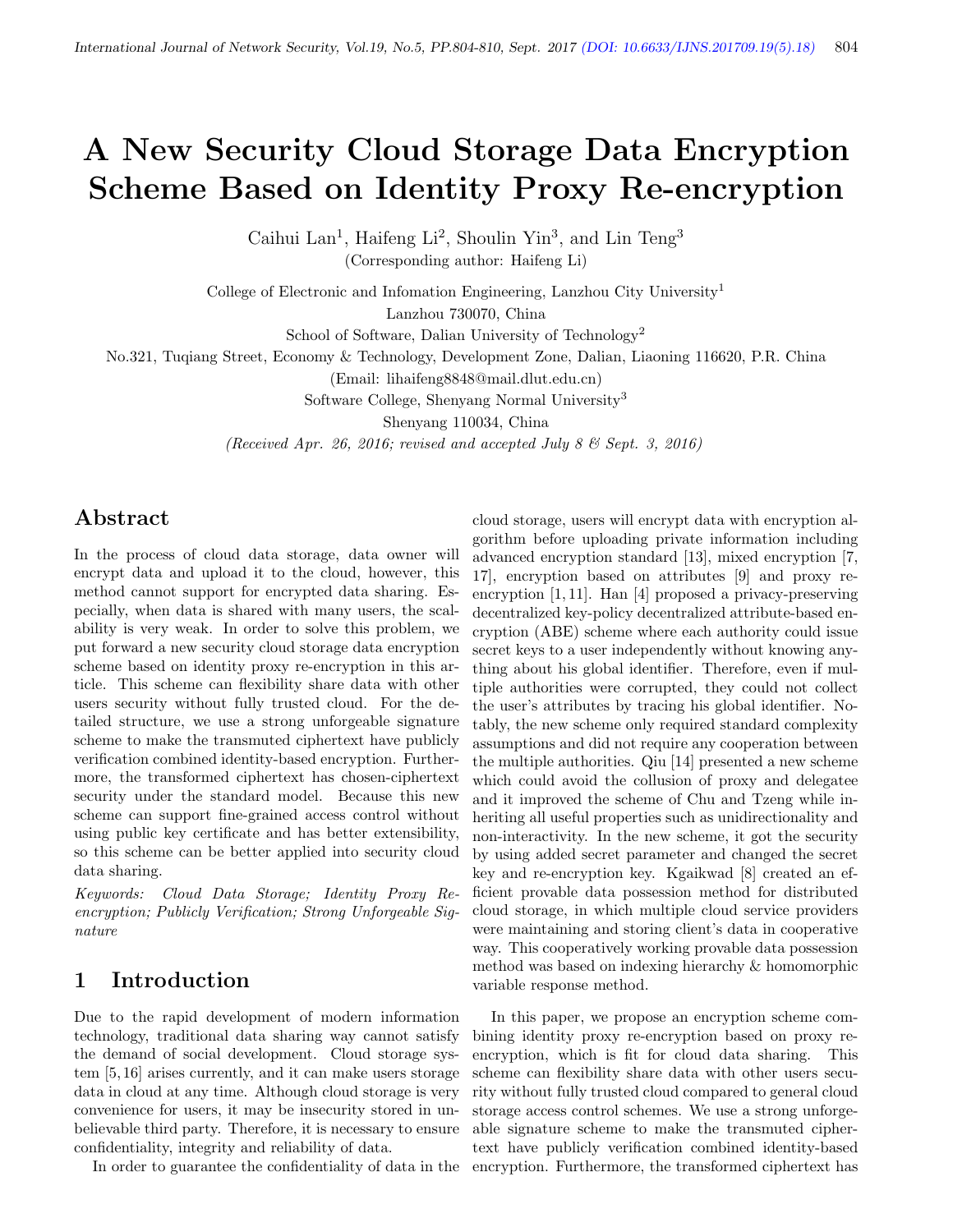chosen-ciphertext security under the standard model. Because this new scheme can support fine-grained access control without using public key certificate and has better extensibility and it also can filter malicious cipher, so this scheme can be better applied into security cloud data sharing. As we all know, there are two traditional ways to share data. One is that users encrypt data and put it into cloud. But cloud cannot effectively share data according to the requirement of users. Another one is that users directly put data into cloud and cloud server will handle the data with a fully credible cloud, which is impossible. Our scheme is flexible and convenient to realize data sharing, and it ensures control of sensitive data. What's more, new scheme avoids collusion attack at the same time. We ignore the system workload.

The rest of the paper is organized as follows: Section 2 introduces the transactional and cryptographic primitives that provide the foundation for the protocols presented in this work. Section 3 outlines the proposed schema to analyze detailed system model. The main contribution of the paper, i.e. the privacy preserving profiling protocols and security analysis are given in Section 4. Section 5 finally concludes the paper.

## 2 Preliminaries

#### 2.1 Bilinear Map

A prime-order bilinear group generator is an algorithm  $GP$  that takes as input a security parameter  $\lambda$  and outputs a description  $\Gamma = (p, G, G_T, e, g)$  where:

- G and  $G_T$  are groups of order p with efficientlycomputable group laws, where  $p$  is a  $\lambda$ -bit prime.
- $g$  is a generator of  $G$ .
- e is an efficiently-computable bilinear pairing  $e$ :  $G \times G \rightarrow GT$ , i.e., a map satisfying the following properties:
	- Bilinearity:  $\forall a, b \in Z_p, e(g^a, g^b) = e(g, g)^{ab};$
	- Non-degeneracy:  $e(q, q) \neq 1$ .

Definition 1. Decisive bilinear division Diffie-Hellman (DBDDH) problem: Let  $(p, g, G_1, G_2, e)$  be the system initial description output. We say the DBDDH assumption holds for description L if the following definition of advantage is negligible in  $\varepsilon$ :

$$
Pr[L(g, g^a, g^{ab}, e(g, g)^b) = 0] - Pr[L(g, g^a, g^{ab}, X) = 0] \ge \varepsilon
$$

with this probability depending on random selection of a, b, X and output of L.

#### 2.2 A Signature Algorithm

To transform selection plaintext security encryption scheme into chosen-ciphertext security encryption scheme

under standard model, we adopt signature algorithm introduced in [15]. A signature algorithm  $Sg = (Gen, Sig,$  $Ver)$  is specified by three polynomial-time algorithms associated with a message space M.

- $Gen(\lambda)$ : On input the security parameter  $\lambda$ , this algorithm returns a signature secret key pair  $(svk, ssk)/2.$
- $Sig(ssk, M)$ : On input public parameter ssk and a message  $m \in M$ , this algorithm outputs a signature  $\sigma$ .
- If  $\sigma = Sig(ssk, M)$ , then  $Ver(\sigma, svk, M)$  outputs 1, otherwise outputs 0.

In this paper, signature algorithm needs strong unforgeability. That is to say, there is no polynomial-time algorithm attacker for the signatured message  $(M, \sigma)$ .

#### 2.3 Proxy Re-encryption

In proxy re-encryption [6,10] scheme, it allows a partially trusted proxy to transform decrypted ciphertext in Alice as that of Bob. It can guarantee that proxy knows nothing about plaintext [2, 3, 12]. Proxy re-encryption provides effective and safety way for ciphertext conversion, such as digital rights management and mail forwarding. Proxy re-encryption develops very fast in modern time and there are many encryption schemes based on proxy re-encryption to be applied in many aspects.

### 3 The Model Design

#### 3.1 System Model

The new model is composed of system manager server (SMS), several cloud storage server (CSS), key generation center (KGC) and  $\text{prox}_{y}(P)$  as figure1. Several users consist of data sharing group. For on user, if he is the data owner (DO), then he will share his information with other users. For DO, other users can share this data that can be called Data Sharer (DS). DO executes the process of secret data encryption and storages the encrypted data in cloud server. SMS would storage some public information in system, such as system public parameters, the user's public key information, users access control. CSS can safely and effectively store the user's sensitive data to ensure the robustness and the integrity of data storage. P transforms encrypted data as ciphertext form which can decrypted by data sharer. Cloud storage data encryption scheme in this paper is specified by five polynomial-time algorithms:

1) System initialization. Select a system security parameter. On input this security parameter, this algorithm returns a public parameter. Put this public parameter into SMS, provide access for users and it will be the parameter for user key generation algorithm and data computing operations.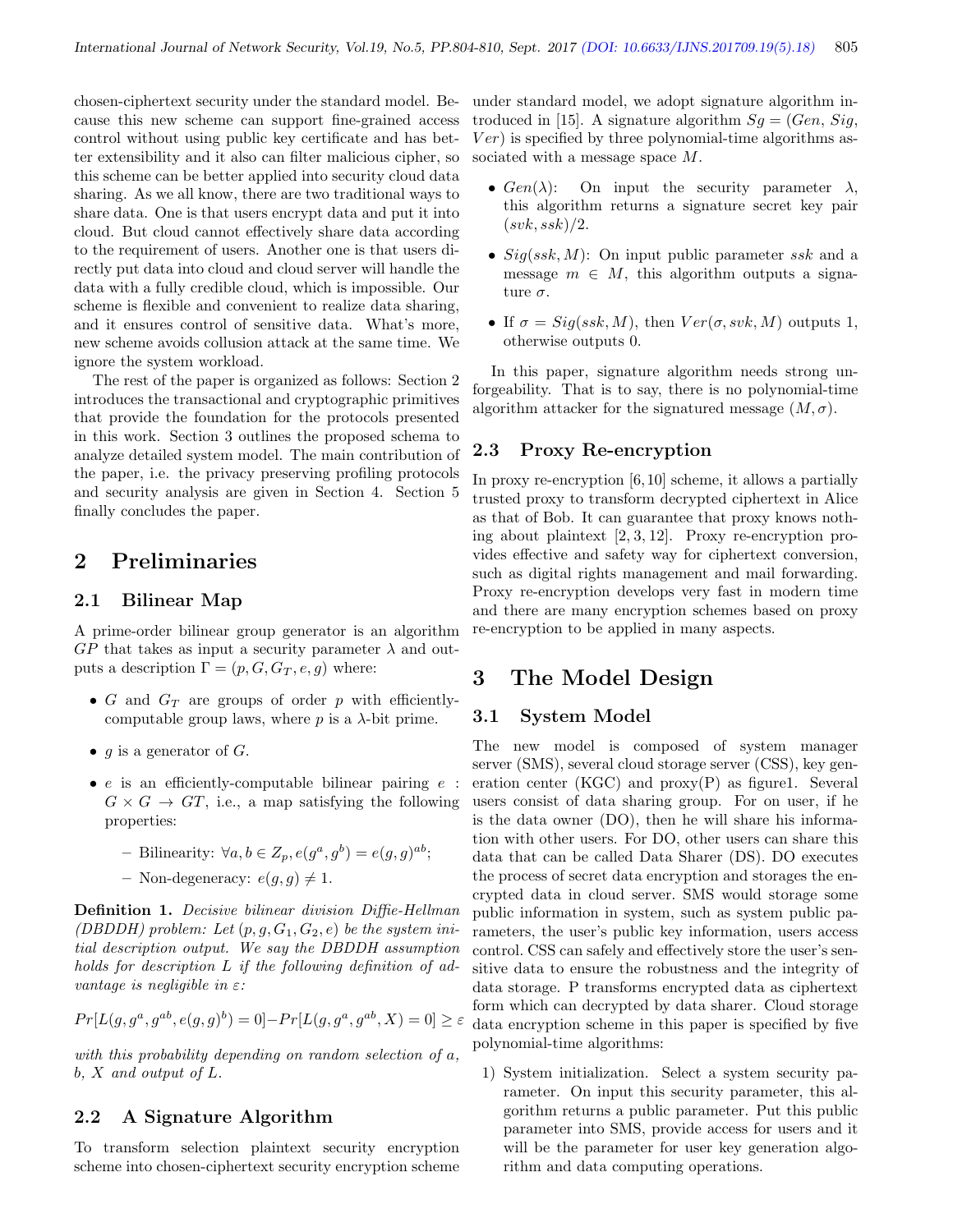

Figure 1: Cloud storage access control system

- 2) Key generation algorithm. KGC can calculate public and private key according to system parameter and user identity information. It will storage the corresponding public key into SMS and provide access for users.
- 3) Data storage algorithm. When Alice wants to share her data with other users. She firstly encrypts plaintext and then puts the encrypted data into CSS. In our scheme, we do not consider robustness and the integrity of data in the cloud storage server. Assuming that CSS can guarantee correctness of the encrypted data. If the correctness of the encrypted data is destroyed, Do must re-encrypt data or re-choose more reliable cloud storage service provider.
- 4) Data re-encrypt algorithm. This algorithm contains re-encryption key generation algorithm and reencryption algorithm. When Bob wants to get one encrypted data from CSS, he firstly sends data access request to Alice; After receiving the request, Alice visits public key of Bob in SMS and uses reencryption key generation algorithm to calculate reencryption key rk. Then Alice sends rk to P. P will adopt re-encryption algorithm to encrypt data and return it back to CSS.
- 5) Data restoration algorithm. Bob again visits CSS to get encrypted data. Using his own private key, he can get restore plaintext information.

#### 3.2 Security Model

Cloud data sharing scheme main aim is to implement data confidentiality and data access control policy. Confidentiality is determined by the encryption algorithm. Access control policy is mainly decided by the re-encryption key generation algorithm. Therefore, we mainly consider the security of data storage and re-encryption key generation algorithm. Security proving is based on cryptography, which is similar to the proxy re-encryption security model. Note that in the following game model, we allow that an

attacker can capture users at any time, namely capturing is flexibility.

Set up the Game. challenger  $B$  needs to determine global public parameter for attacker access.

- Stage 1. Attacker A can make the any of the following inquiries.
	- Public key generation oracle model. A inputs an index  $i$ ,  $B$  inputs a security parameter  $1^k$ . This algorithm gets a pair of public and private key  $(pk_i, sk_i)$ . It sends public key  $pk_i$  to A, and records  $(pk_i, sk_i)$  in table  $T_K$ .
	- Private key generation oracle model. A inputs a public key  $pk$  which is one of output in public oracle model. B finds  $pk$  in  $T_K$ and returns corresponding sk, public key  $(pk, pk').$
	- Re-encryption key generation oracle model. Attacker inputs  $(pk, pk')$ . Challenger returns a re-encryption key  $rk_{pk\rightarrow pk'}$  equal to  $(sk, pk')$ . sk and pk are public and private key respectively.
	- Re-encryption oracle model. A input  $(pk, pk', C)$ . B uses sk, pk', C to return a re-encryption ciphertext  $C'$ .
	- Decryption oracle model. A inputs  $(pk, C)$ and B returns decryption result. These inquiries are adaptive. Namely inquiry  $q_i$ would be the answer of  $q_1, \dots, q_{i-1}$ .
- Challenge stage. When Stage 1 is finished. It will output two equilong plaintext  $m_0$ ,  $m_1$  and one public key  $pk^*$  that will be attacked by A. For  $pk^*$ , we cannot use it to inquiry private key and generate oracle. If  $(pk^*, pk_i)$  exists in the input of re-encryption key generation oracle model, then  $pk_i$  cannot be regarded as input in private key generation oracle model, in that attacker may directly get corresponding plaintext. Challenger randomly select a bit  $b \in 0, 1$ . Supposing  $C^*$  is the ciphertext output after  $(pk^*, m_b)$ decrypting.
	- Stage 2. Attacker can make more inquiries  $q_{n_1+1}, \cdots, q_n$ .  $q_i$ is one of the following inquiries.
		- Public key generation oracle model. Challenger is similar to Stage 1.
		- Private key generation oracle model. A inputs a public key  $pk$ ,  $pk \neq pk^*$  which is one of output in public oracle model.  $(pk^*, pk)$ is not the output of re-encryption key generation oracle model.  $(pk^*, pk, C')$  is not the output of re-encryption oracle model.  $(pk', C')$  is subsequent form of  $(pk^*, C^*)$ .
		- Re-encryption key generation oracle model. Attacker inputs  $(pk, pk')$ . pk and  $pk'$  is output of public key generation oracle model.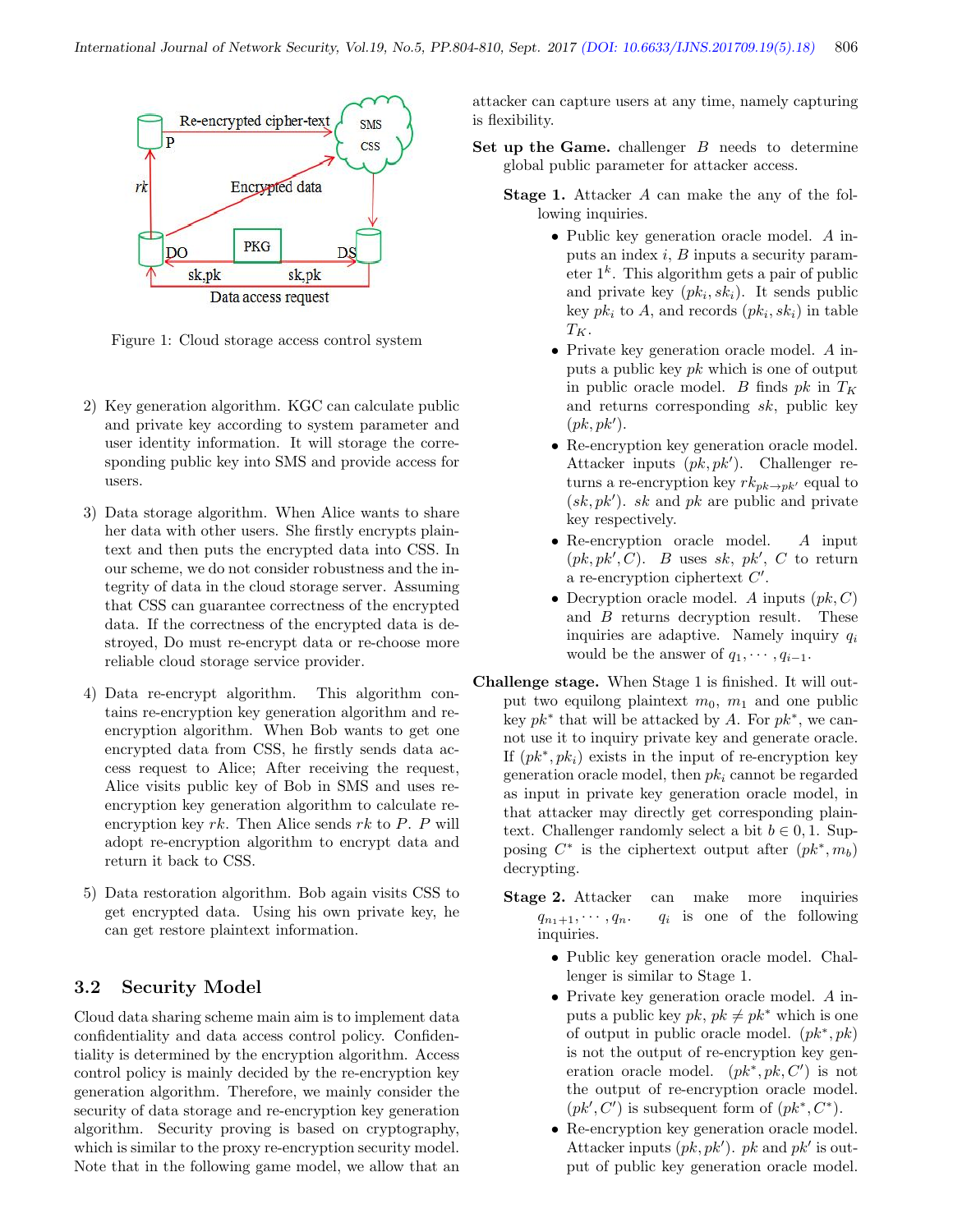If  $pk = pk'$ , and  $pk'$  is the input of private key oracle model, then B refuses to answer, because the input is an illegal input. Otherwise ,it is same to Stage 1.

- Re-encryption oracle model. A input  $(pk, pk', C)$ . *pk* and *pk'* is output of public key generation oracle model.  $(pk, C)$  is subsequent form of  $(pk^*, C^*)$  and it is input of private oracle. B refuses to answer, because the input is an illegal input. Otherwise ,it is same to Stage 1.
- Decryption oracle model. A inputs  $(pk, C)$ . pk is output of public oracle and  $(pk, C)$  is not a subsequent form of  $(pk^*, C^*)$ . These inquiries are adaptive which is same to Stage 1.
- Guessing stage. Finally, attacker outputs one guess  $b' \in 0, 1$ . If  $b = b'$ , then attacker wins this game.

The following definition of advantage is negligible under this security model.

$$
Adv_{UniIBPRE,A}(k) = [Pr[b = b'] - \frac{1}{2}].
$$

4 New Security Cloud Storage Data Encryption Scheme Based on Identity Proxy Reencryption

#### 4.1 The Detailed Process

We put forward a security cloud storage data encryption scheme based on identity proxy re-encryption and cloud storage. This scheme can realize that users can storage their sensitive data secretely and security share data with other users under the open cloud storage environment. The new scheme is specified by five polynomial-time algorithms: system initialization, key generation, data storage, data re-encryption, data recovery algorithm. Table1 is explanation of symbols used in this paper. Defining Check algorithm: input ciphertext  $(A, B, C, D, S)$  and a public key pk. Do the following operations,

- 1) Operating signature algorithm to verify whether signature  $S$  is the available signature corresponding to public key svk for algorithm  $(C, D)$ .
- 2) Checking whether equation  $e(H_1(svk), B) = e(C, pk)$ is true.
- 3) If there is one validation failed, then output 0; Otherwise 1.
- System initialization. Input security parameter  $1^k$ , generate system parameter param and main key s.
- Key generation. Input  $1^k$ , setting  $pk = H_{pk}(id)$  and  $sk = H_{sk}(id) \cdot s.$
- Data storage. Input *pk* and plaintext  $m \in 0, 1<sup>n</sup>$ . Do the following operations,
	- Choose one signature public-private key pairs  $SIG.q(1^k \rightarrow (svk,ssk))$ . Setting  $Q = svk$ .
	- Choose a random number  $r \in Z_p^*$  and calculate  $B = pk', C = H_1(Q)', v = e(g, g)', sk = H(v).$
	- Run symmetric encryption algorithm  $SKE.Enc(sk, m), m$  and D are plaintext and ciphertext set respectively.
	- Run signature algorithm  $SIG.S(SSK,(C,D)),$ signed message is  $(C, D)$ , having got signature is  $S$ .
	- Output ciphertext  $(Q, B, C, D, S)$ .
- Data re-encryption.
	- Re-encryption key generation algorithm. Input a public key  $pk_2$  and a private key  $sk_1$ , output a proxy re-encryption key  $rk_{1\to 2} = (pk_2)^{\frac{1}{sk_1}}$ .
	- Re-encryption algorithm. Input re-encryption key  $rk_{1\rightarrow 2}$  and a ciphertext  $K = (Q, B, C, D, S)$ encrypted by key  $pk_1$ . If  $Check(K, pk_1 = 0)$ , then output "Reject" and stop. Otherwise operate re-encrypt process to get ciphertext: 1) calculate  $B' = e(B, rk_{1\rightarrow 2}); 2)$  Output a new ciphertext  $(Q, B, (B', pk_1), C, D, S)$ .
- Data recovery. Input a private key sk and a ciphertext K, resolve K. Assuming that  $K =$  $(Q, B, C, D, S)$ , if  $Check(K, g^{sk}) = 0$ , then output "Reject" and stop. Otherwise, calculate  $v = e(B, g)^{\frac{1}{sk}}$  and  $sk = H(v)$ . Assuming that  $(Q, B, (B', pk_1), C, D, S)$ , if  $Check(K', pk_1) = 0$  and  $K' = (Q, B, C, D, S)$ , then output "Reject" and stop. Otherwise, calculate  $v = B'^{\frac{1}{sk}}$  and  $sk = H(v)$ . Then use sk to decrypt  $D$  :  $SKE.Dec$ . Finally, output plaintext m.

#### 4.2 Security Analysis

Theorem 1. If hypothesis DBDDH is true, our new scheme is CCA security and SIG is strong unforgettable. SKE is security. Especially,

$$
Pr_{B,win} \ge \frac{1}{2} + \frac{1 - (q_{re} + q_d) \cdot \xi}{2e^2(1 + q_{max})} Adv_{PRE, A}
$$

$$
- Pr_{AwinsIG} - Pr_{AwinsKE}.
$$

A makes  $q_{re}$  re-encryption oracle inquiries,  $q_d$  decryption oracle inquiries, qsk key generation oracle inquiries at most.  $q_{max} = maxq_{sk}, q_{rk}, \xi$  is verification key maximum probability (supposing it can be ignored) provided by one signature key generation algorithm SIG.g. In addition, according to assumption  $Pr_{AwinsIG}$  and  $Pr_{AwinsKE}$  can be ignored for each probability polynomial time by A.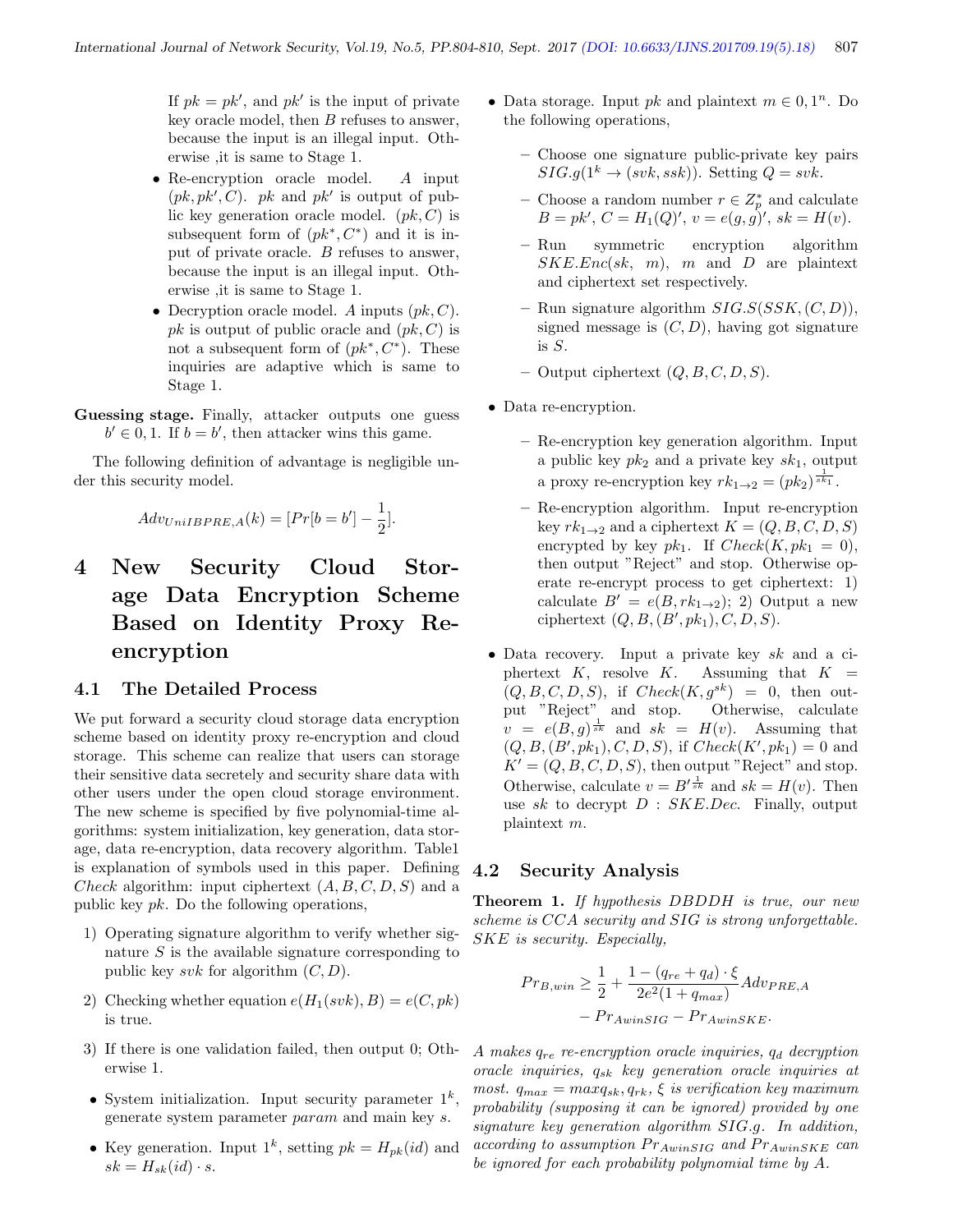| $\overline{1^k}$   | Security Parameter                        |
|--------------------|-------------------------------------------|
| $Sig = (G, S, V)$  | One Strong Unforgettable Signature Scheme |
| $SKE = (Enc, Dec)$ | A Security Symmetric Encryption Algorithm |
| q                  | Prime                                     |
| G                  | Groups of Order                           |
| $g_2, g_3$         | Two random numbers of Group $G_1$         |
| $H_1(x)$           | $H_1(x) = g_2^x \cdot g_3$                |
| H                  | $H: G_2 \to 0, 1^{k_1}$                   |
| $k_1$              | Bits Length of Encryption Key             |
| $H_{pk}$           | $H_{pk}: 0, 1^* \rightarrow G$            |
| $H_{sk}$           | $H_{sk}: 0, 1^* \rightarrow Z_a^*$        |
| id                 | Identity Information                      |

Table 1: Symbol description

Proof. If there is an attacker A who can break through this scheme, then we build a challenger  $B$  to solve DBDDH using algorithm of A. Input  $(g, g^a, g^{ab}, T)$ , B judges whether the equation  $T = e(g, g)^b$  is true. B sets up the following parameters: bilinear groups  $G_1 = (g)$ ,  $G_2$ , p is bit prime,  $e: G_1 \times G_1 \rightarrow G_2$ ,  $(svk^*,ssk^*) \leftarrow$  $g(1^k)$ ,  $A^* = s v k^*$ ,  $g_2 = g^{a_1}$ ,  $g_3 = g^{aa_2 - a_1 A^*}$ ,  $a_1$  and  $a_2$ are two random numbers selected from  $Z_p^*$ . Finally, we get  $(q, g, g_2, g_3, G_1, G_2, e, H_1, H, SIG, SKE)$ .

Challenger B and attacker A do a game according to next procedures.  $(A^*, B^*, C^*, D^*, E^*, F^*, S^*)$  denotes no breached challenge ciphertext encrypted by public key  $pk^*$ .

**Stage 1.** B constructs the following oracle model.

- Public key generation oracle. B firstly selects a random number  $\varpi \in 0, 1$  for one  $\delta$  satisfying  $Pr[\varpi = 0] = \delta$ . B selects one identity information *id<sub>i</sub>*. If  $\varpi = 0$ , we calculate  $pk_i = H_2(id_i)$ . Otherwise calculate  $pk_i = H_2(id_i) \cdot g^a$ . Finally, we record  $(pk_i, id_i, \varpi_i)$  into table  $T_K$  and return  $pk_i$  to attacker. When we input  $pk_i$ , B checks whether  $T_K$  contains  $pk_i$ . If it does not contain, B exits simulation. Otherwise, if  $\varpi = 1$ , then B reports *failure* and exits; if  $\varpi = 0$ , B returns  $H_3(id_i) \cdot s$  to A and records  $pk_i$  into table  $T_K$ .
- Re-encryption key oracle. Input  $(pk_i, pk_j)$ , B checks whether  $T_K$  contains  $pk_i$  and  $pk_j$ . If it does not contain, B exits simulation. Otherwise, *B* dose the following operation:
	- If  $\overline{\omega}_i = \overline{\omega}_j$ , B uses  $g\frac{sk_j}{sk_i}$  $\frac{s\kappa_j}{s k_i}$  to return and records  $(pk_i, pk_j)$  into  $T_K$ .
	- If  $\overline{\omega}_i = 0$  and  $\overline{\omega}_j = 1$ , B uses  $pk_j \frac{1}{sk_i}$  to return and records  $(pk_i, pk_j)$  into  $T_K$ .
	- If  $\overline{\omega}_i = 1$  and  $\overline{\omega}_j = 0$ , then B reports failure and exits;
- Re-encryption oracle. Input  $(pk_i, pk_j, K)$ , B checks whether  $T_K$  contains  $pk_i$  and  $pk_j$ . If it

does not contain, B exits simulation. Otherwise, if  $Check(K, pk_i) = 0$ , it shows that the afferent ciphertext is irregular, B outputs Reject and exits simulation. Otherwise, B analyzes  $K = (Q, B, C, D, S)$  and dose the following operation:

– If  $\overline{\omega}_i = 1$  and  $\overline{\omega}_j = 0$ , B calculates  $t = D/B^{\frac{a_2}{sk_i}}, \lambda = \frac{1}{a_1(Q-A^*)}.$  Then B can get  $B' = e((t^{\lambda})^{sk_j}, g)$  and return  $(Q, B, (B', p k_i), C, D, S)$  to A. Note when  $(Q \neq A^*)$ , B can get  $t^{\lambda} = g^r \pi$ . In that

$$
t = \frac{H_1(Q)^r}{(pk_i^r)^{\frac{a_2}{sk_i}}}
$$
  
= 
$$
\frac{g_i^r A g_3^r}{pk_i^{ra_2/sk_i}}
$$
  
= 
$$
\frac{(g^{a_1})^{rQ}(g^{aa_2-a_1A^*})^r}{(g^{ask_i})^{ra_2/sk_i}}
$$
  
= 
$$
\frac{g^{ra_1(Q-A^*)+raa_2}}{g^{raa_2}}
$$
  
= 
$$
g^{ra_1(Q-A^*)}.
$$

Otherwise, B uses  $(pk_i, pk_j)$  to inquire re-encryption key oracle and get reencryption key  $rk_{i\rightarrow j}$ , then it will execute  $ReEnc(rk_{i\rightarrow j}, K)$  and return result to A.

- Decryption oracle. Input  $(pk_i, K)$ , B checks whether  $T_K$  contains  $pk_i$ . If it does not contain, B exits simulation. Otherwise, B dose the following operation:
	- If  $\overline{\omega}_i = 0$ , then  $sk_i = H_3(id_i) \cdot s$ . B uses  $Dec(sk_i, K)$  to return.
	- If  $\overline{\omega}_i = 1$ , then B analyzes K. 1) If K =  $(Q, B, C, D, S)$  and  $Check(K, pk_i) = 0, B$ outputs Reject and exits simulation. Otherwise,  $B$  gets  $g<sup>r</sup>$  like in re-encryption oracle and calculates  $v = e(g^r, g)$  and  $sk = H(v)$ .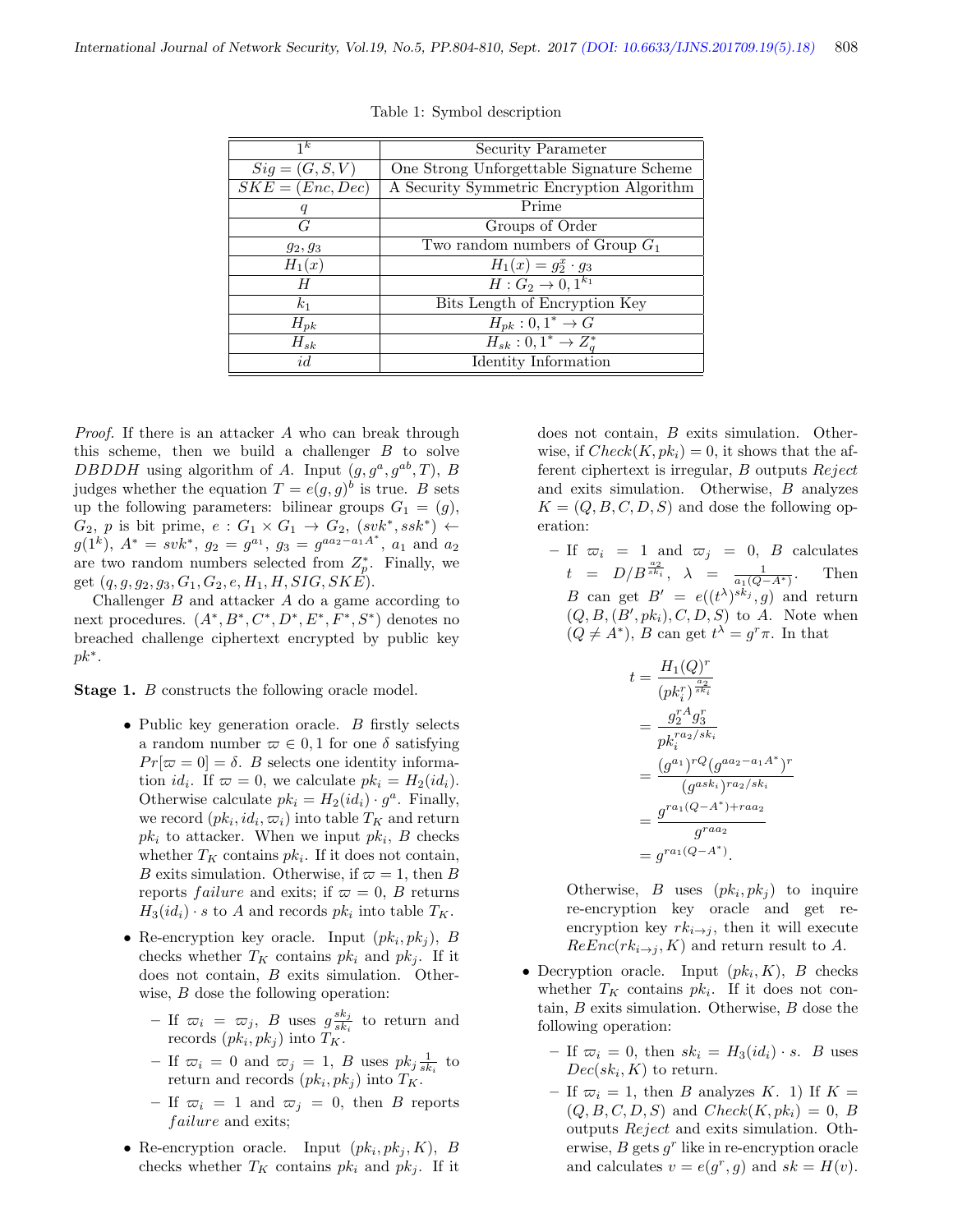Then it uses sk to decrypt  $D : SKE.$  Dec, finally it outputs obtained plaintext m. 2) If  $K = (Q, B, (B', pk_X), C, D, S)$  and  $Check(K', pk_X) = 0, K' = (Q, B, C, D, S),$ then B outputs Reject and exits simulation. Otherwise, B dose the following operation:

- $\ast$  If  $\varpi = 0$ , then *B* calculates  $g^r =$  $B\frac{1}{skX}$  and checks whether  $B'$  is equal to  $e(g^r, pk_i)$ . If it is false, B outputs Reject and exits simulation. Otherwise, *B* returns  $Dec(sk_X, K')$ .
- $*$  If  $\varpi = 1$ , then B is likely in reencryption oracle getting  $g<sup>r</sup>$  and checks whether  $B'$  is equal to  $e(g^r, pk_i)$ . If it is false, B outputs Reject and exits simulation. Otherwise, B computes  $v = e(g^r, g)$  and  $sk = H(v)$ . Finally, it uses sk to decrypt  $D : SKE. Dec$  and outputs obtained plaintext m.
- Challenge Stage. Sometime, A can output a challenge tuple  $(pk^*, m_0, m_1)$ . If  $pk^*$  does not exist in  $(T_K$  or  $pk^*, pk_i$ ) is in  $T_{rk}$  and  $pk_i$  is in  $T_{sk}$ , then B exits simulation. If  $\varpi^* = 0$ , B reports *failure* and exits simulation. Otherwise, B selects random number  $d \in$ 0, 1 and calculates:

$$
A^* = s v k^*.
$$
  
\n
$$
B^* = (g^{ab})^{sk^*} = (p k^*)^b.
$$
  
\n
$$
C^* = (g^{ab})^{a_2}
$$
  
\n
$$
= ((g^{a_1}) \cdot g^{a a_2 - a_1 A^*})^b
$$
  
\n
$$
= (g_2^{A^*} \cdot g_3)^b
$$
  
\n
$$
= H_1 (A^*)^b.
$$
  
\n
$$
v^* = T.
$$
  
\n
$$
sk^* = H(v^*).
$$
  
\n
$$
D^* = SKE.Enc(sk^*, m_d).
$$
  
\n
$$
S^* = SIG.S(s sk^*, (C^*, D^*)).
$$

B returns  $K^* = (A^*, B^*, C^*, D^*, S^*)$  to A.

Stage 2. *B* constructs the following oracle model.

- $\bullet\,$  Public oracle.  $B$  resembles Stage 1.
- Private oracle. Input  $pk_i$ , if  $pk_i = pk^*$  or  $(pk_i, pk^*)$  is in  $T_K$ , then B exits simulation. Otherwise, it resembles in Stage 1.
- Re-encryption key oracle. Input  $(pk_i, pk_j)$ , if  $pk_i = pk^*$  and  $(pk_i)$  is in  $T_{sk}$ , then B exits simulation. Otherwise, it resembles in Stage 1.
- Re-encryption oracle. Input  $(pk_i, pk_j, K)$ , if  $(pk_i, K) = (pk^*, K^*)$  and  $(pk_j)$  is in  $T_{sk}$ , then B exits simulation. Otherwise, it resembles in Stage 1.
- Decryption oracle. Input  $(pk_i, K)$ , if  $(pk_i, K)$  =  $(pk^*, K^*)$ , then B exits simulation. Otherwise, it resembles in Stage 1.

Guess Stage. At the end, attacker A outputs a guess  $d' \in 0, 1$ . If  $d = d'$ , then B outputs 1. Otherwise, it outputs 0.

We firstly analyze *failure* event occurrence rate of  $\varpi$ . Its conditions are as follows:

- 1)  $\varpi = 0$ .
- 2)  $\bar{x}_i = 0$  and  $pk_i \neq pk^*$  in private key oracle.
- 3)  $\overline{\omega}_i = 1$  and  $\overline{\omega}_j = 0$ ,  $pk_i \neq pk^*$  in re-encryption key oracle.

A makes  $q_{sk}$  decryption key oracle inquiries,  $q_{rk}$  key generation oracle inquiries at most. So *failure* event occurrence rate of  $\varpi$  is  $1 - [\delta^{q_{sk}} (1 - (1 - \delta)\delta)^{q_{rk}}]$  in Stages 1, 2. In challenge stage, its occurrence rate is  $(1 - \delta)$ . Therefore, its total occurrence rate is  $1 - \delta$  $\left[\delta^{q_{sk}}(1-\delta)(1-\delta+\delta^2)^{q_{rk}}\right]$ . Now, we assuming that  $q_{max} = maxq_{sk}, q_{rk}$ , so  $\delta^{q_{sk}}(1-\delta)(1-\delta+\delta^2)^{q_{rk}} \geq$  $\delta^{q_{max}}(1-\delta)(1-\delta+\delta^2)^{q_{max}}.$ 

When  $\delta = \frac{q_{max}}{1+q_{max}}$ ,  $\delta^{q_{max}}(1-\delta)$  reaches to maximum value  $\frac{1}{e(1+q_{max})}$ , and the rest part  $(1-\delta+\delta^2)^{q_{max}}$  $(q_{max} \rightarrow \infty)$  reaches to  $\frac{1}{e}$ . Therefore,

$$
\delta^{q_{max}}(1-\delta)(1-\delta+\delta^2)^{q_{max}} \ge \frac{1}{e^2(1+q_{max})}
$$

In addition, when we calculate  $g'$ , if  $Q = A^* = svk^*$ , B will return *failure* that may occur in Stage 1 and Stage 2. Supposing that A makes  $q_{re}$  re-encryption oracle inquiries and  $q_d$  decryption oracle inquiries, occurrence rate of  $Q = A^*$  is  $(q_{re} + q_d)\xi$ .

$$
\qquad \qquad \Box
$$

Considering a regular ciphertext  $(Q, B, C, D, S)$  can get unique plaintext without encrypted public key. In that  $v = e(g, g)^r$ ,  $sk = H(v)$  and  $D = SKE.Enc(sk, m)$ uniquely determine plaintext. If  $Q = A^* = svk^*$ , then the ciphertext is not the subsequent challenge ciphertext. If ciphertext is regular, then  $S$  is an effective forged signature of SIG. On the other hand, it can break through  $SKE$ , attacker can get d. So we need to minus the probability of A breaking through SKE and SIG from total probability. In this paper, the key size of our method is  $n(|U| + |m|) + |G|$ , |U| is user's identity length, |m| is message length and  $|G|$  is element's length.

## 5 Conclusions

In this paper, we proposed a new identity proxy reencryption scheme which was suitable for cloud data sharing. We made a detailed security proving. From the detailed processes, the results illustrated that this new scheme had publicly verification, could filter malicious ciphertext. Meanwhile, it could reach to CCA security standard. In the future, we will improve this encryption scheme and enhance its security to apply it into many actual encryption applications.